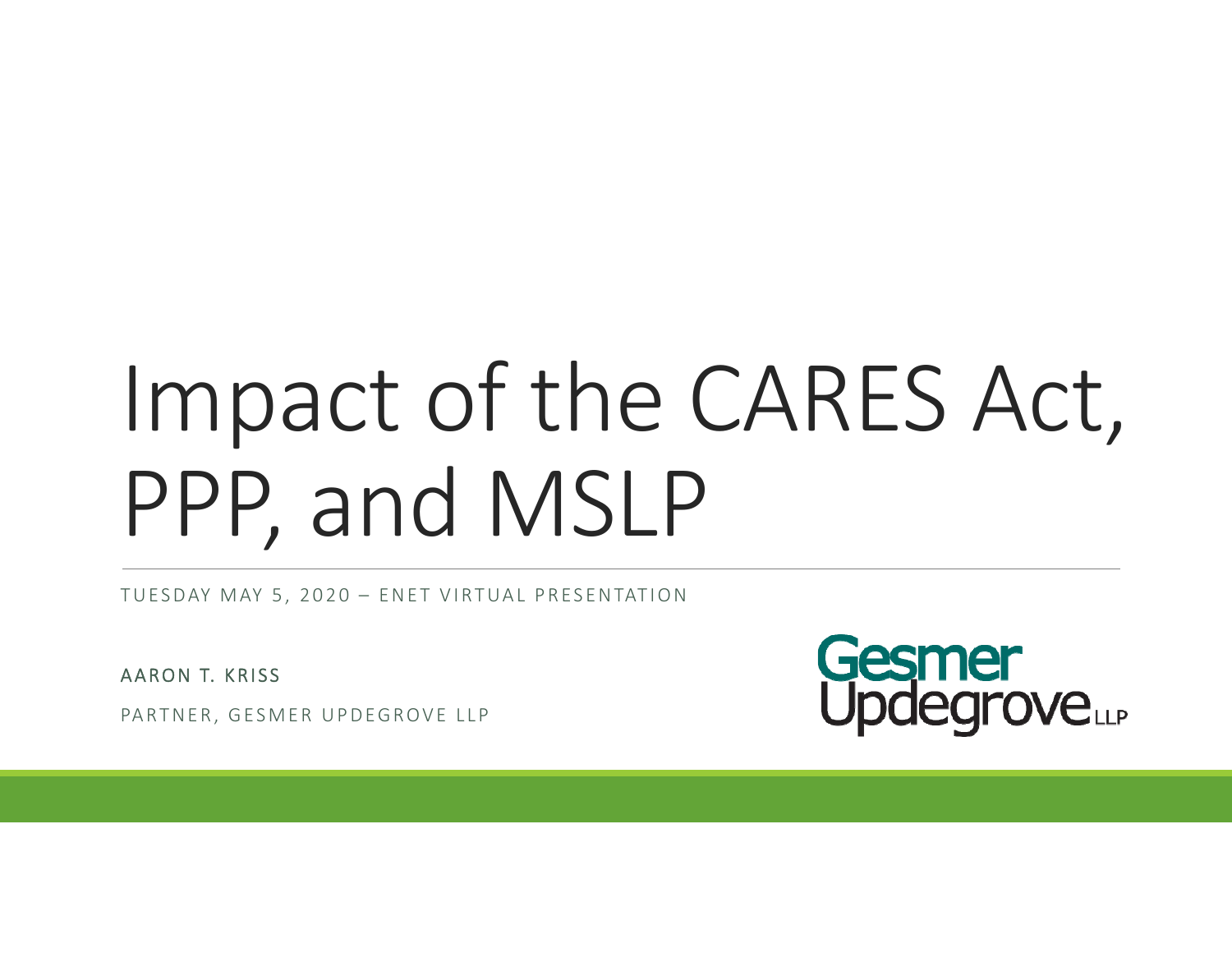## Aaron T. Kriss

Partner, Head of Tax Department

 Focus on tax aspects of transactions for small‐ and medium‐sized private companies, including M&A, joint ventures, asset sales/purchases, LLC and partnership formation. Also analyze executive and incentive compensation structures, including options, stock plans, 280G, and 409A issues.

- University of Virginia School of Law, J.D. 2011
- University of Miami, B.B.A., 2004
- ▶ Prior legal experience: Day Pitney LLP, Withers Bergman LLP

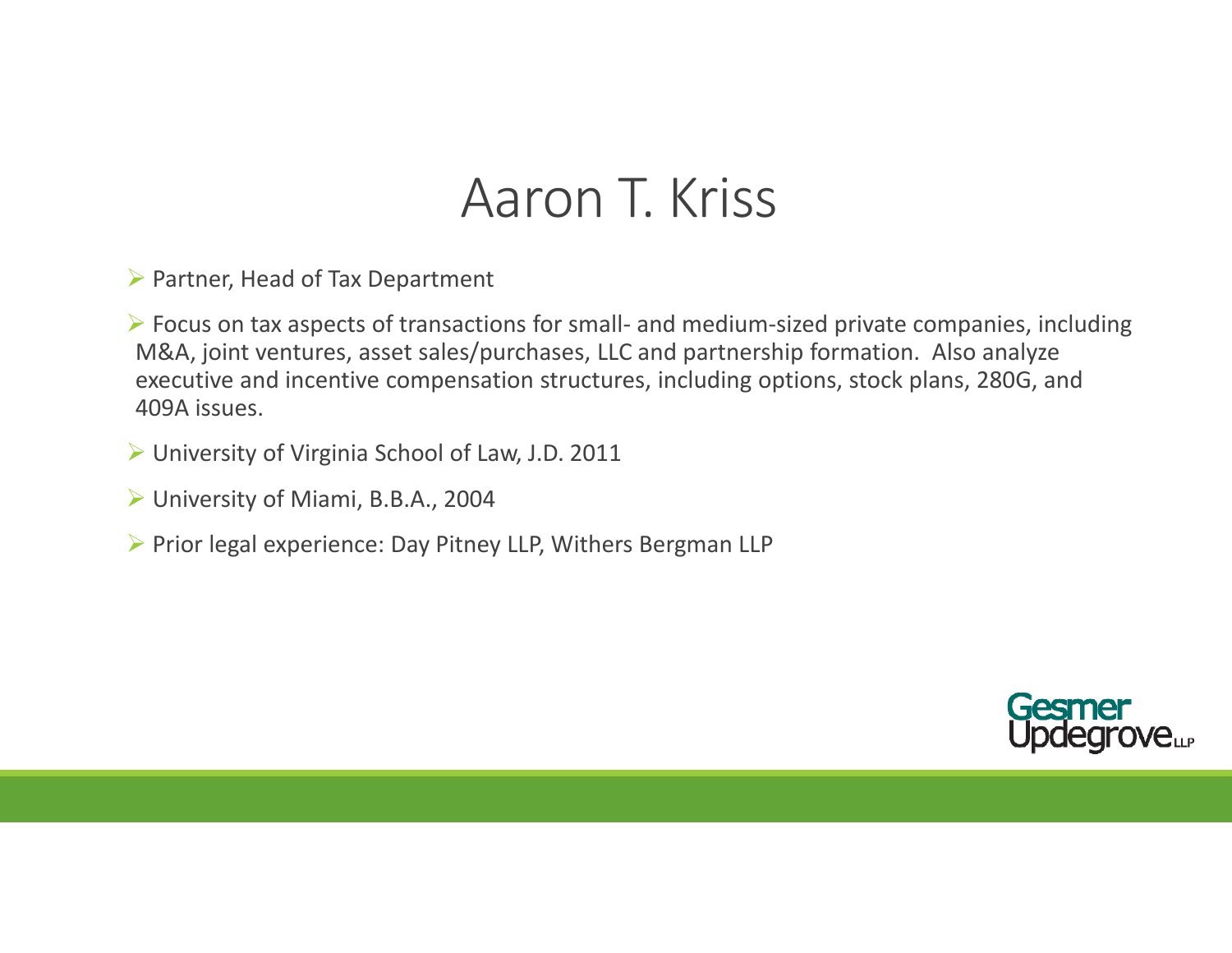## About Gesmer Updegrove

- Founded in 1986. Approx. 35 attorneys, 15 partners.
- Main office in downtown Boston.
- ► Gesmer Updegrove LLP is New England's premier law firm for small- and mid-sized private companies, technology firms, and emerging businesses.
- Our mission is to be the trusted advisor to our clients, providing quality legal services, outstanding business advice and value‐added services.
- $\triangleright$  We work side by side with our client CEOs to bring the resources necessary to grow their companies ‐ all while ensuring that their companies are legally protected.

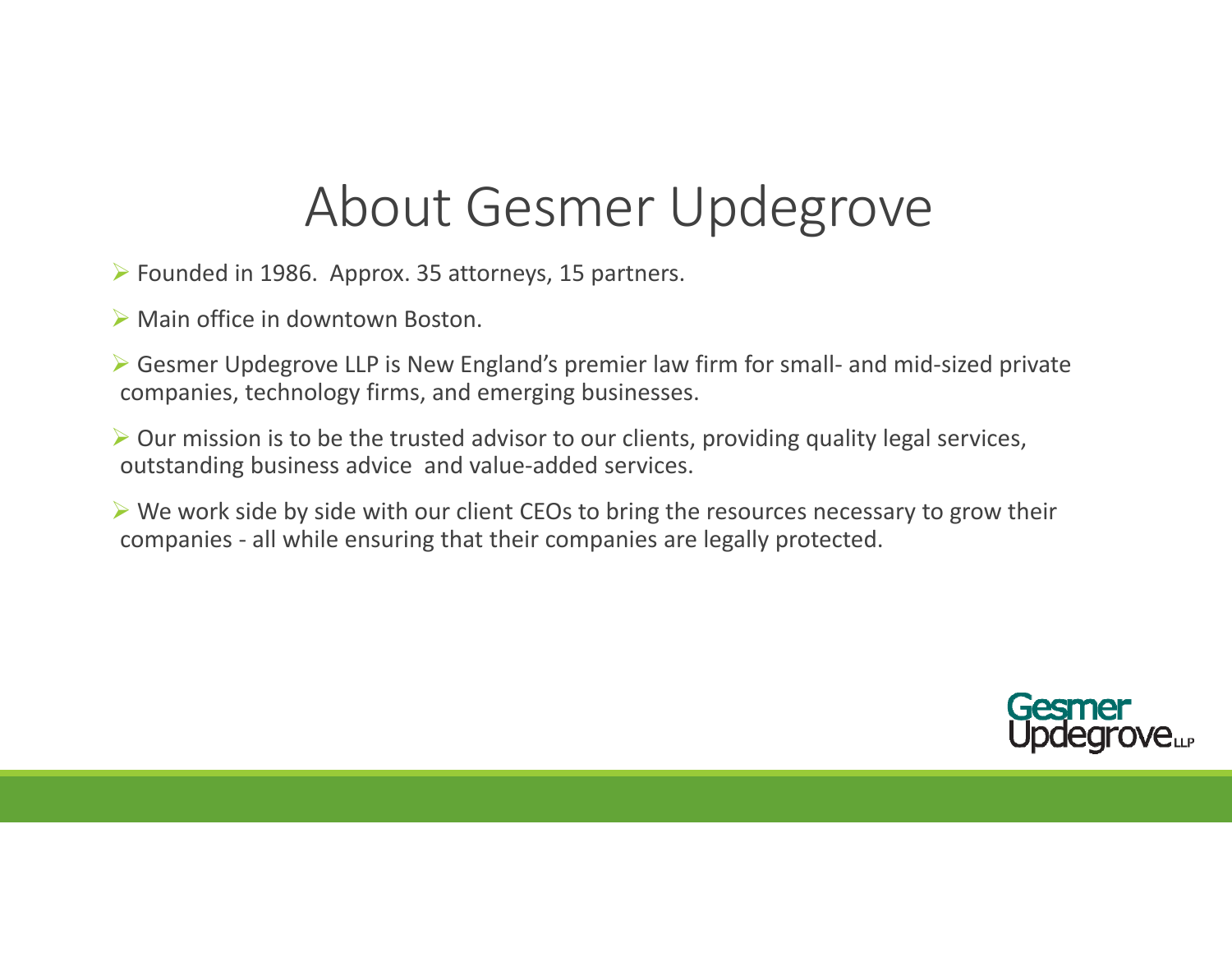# Timeline of Recent Federal Response

Phase <sup>1</sup> – March 6, 2020: \$8.3B funding for CDC, FDA, and other agencies; additional testing.

Phase <sup>2</sup> – March 18, 2020: free testing, paid sick leave, increased funding for Medicaid and unemployment insurance.

- $\triangleright$  Phase 3 March 27, 2020: CARES Act
	- Includes Paycheck Protection Program ("PPP")
	- Also certain tax changes, expanded unemployment insurance, and direct stimulus payments to individual Americans.
	- Expansion of Emergency Injury Disaster Loan ("EIDL") program, including \$10k advance.
- April 2, 2020: SBA releases Interim Final Rule ("IFR") for the PPP loan program.
- April 9, 2020: Main Street Lending Program ("MSLP")  $\triangleright$  \$600B lending program backed by Federal Reserve for companies not covered by PPP.
- April 23, 2020 SBA releases new FAQ guidance on PPP.
- Phase  $3.5$  April 24, 2020
	- Addition \$351B approved for PPP "round 2".

April 30, 2020: IFR #2

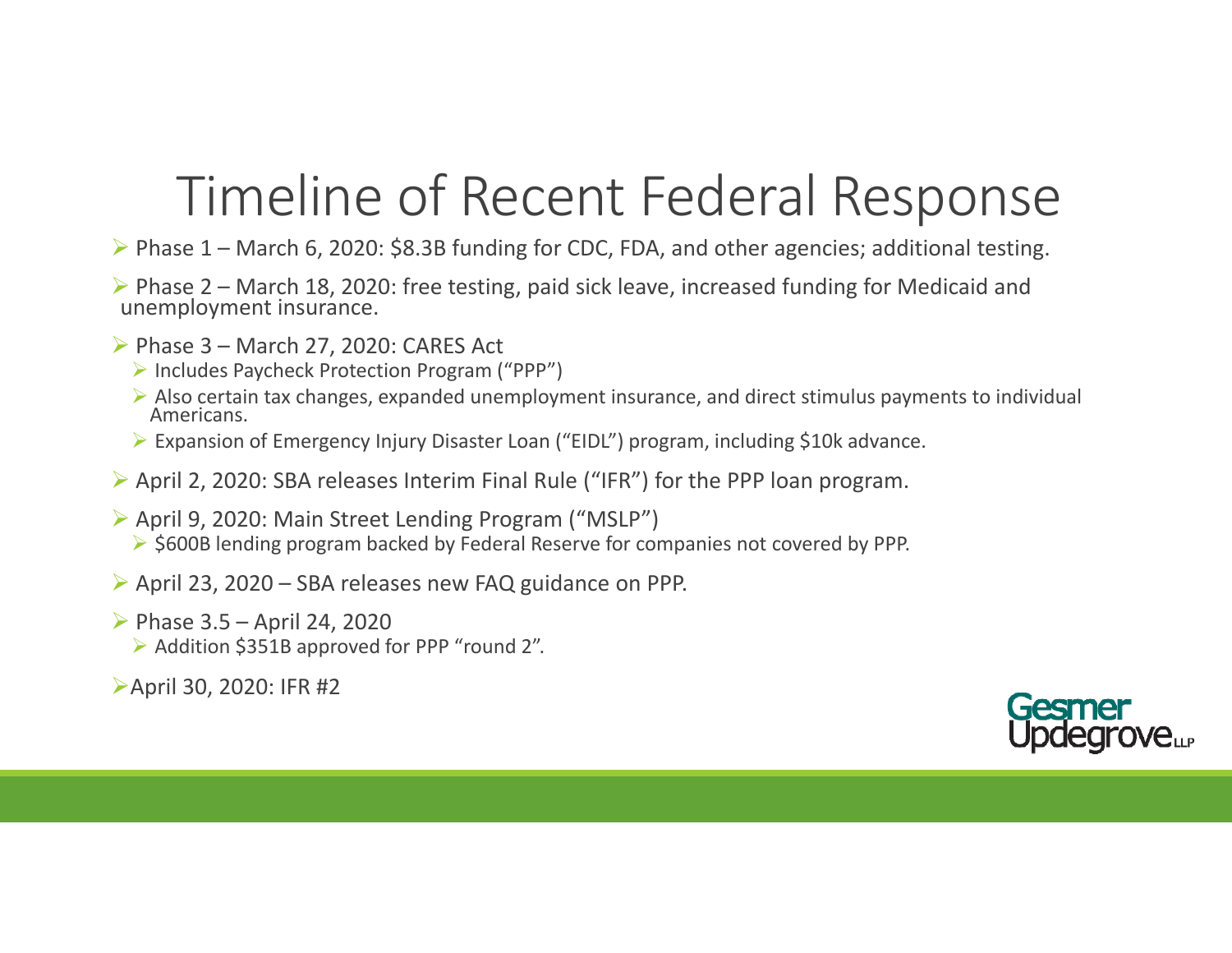### PPP Overview

- $\triangleright$  What businesses qualify?
- $\triangleright$  How to apply?
- $\triangleright$  What are the loan terms?
- $\triangleright$  How is the loan forgiven?
- $\triangleright$  Affiliation rules.
- $\triangleright$  "Necessity" criteria.
- Latest developments.

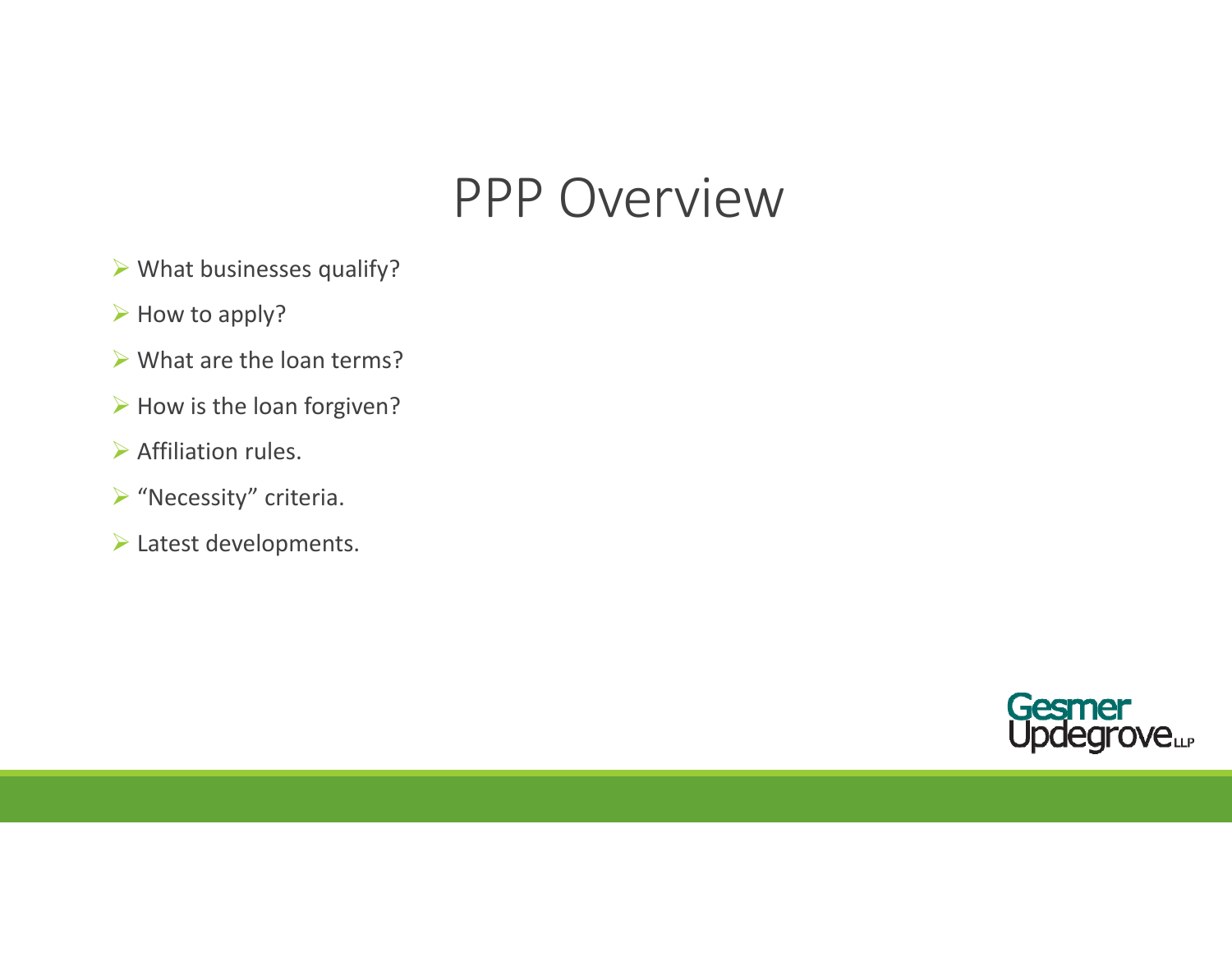# EIDL and MSLP

#### EIDL

Application process.

Size of loan; terms.

 **≻\$10,000 "advance".** 

Overlap with PPP?

New restrictions

#### > MSLP

Geared at larger companies

▶ Possible alternative for VC-backed businesses that fail SBA affiliation rules.